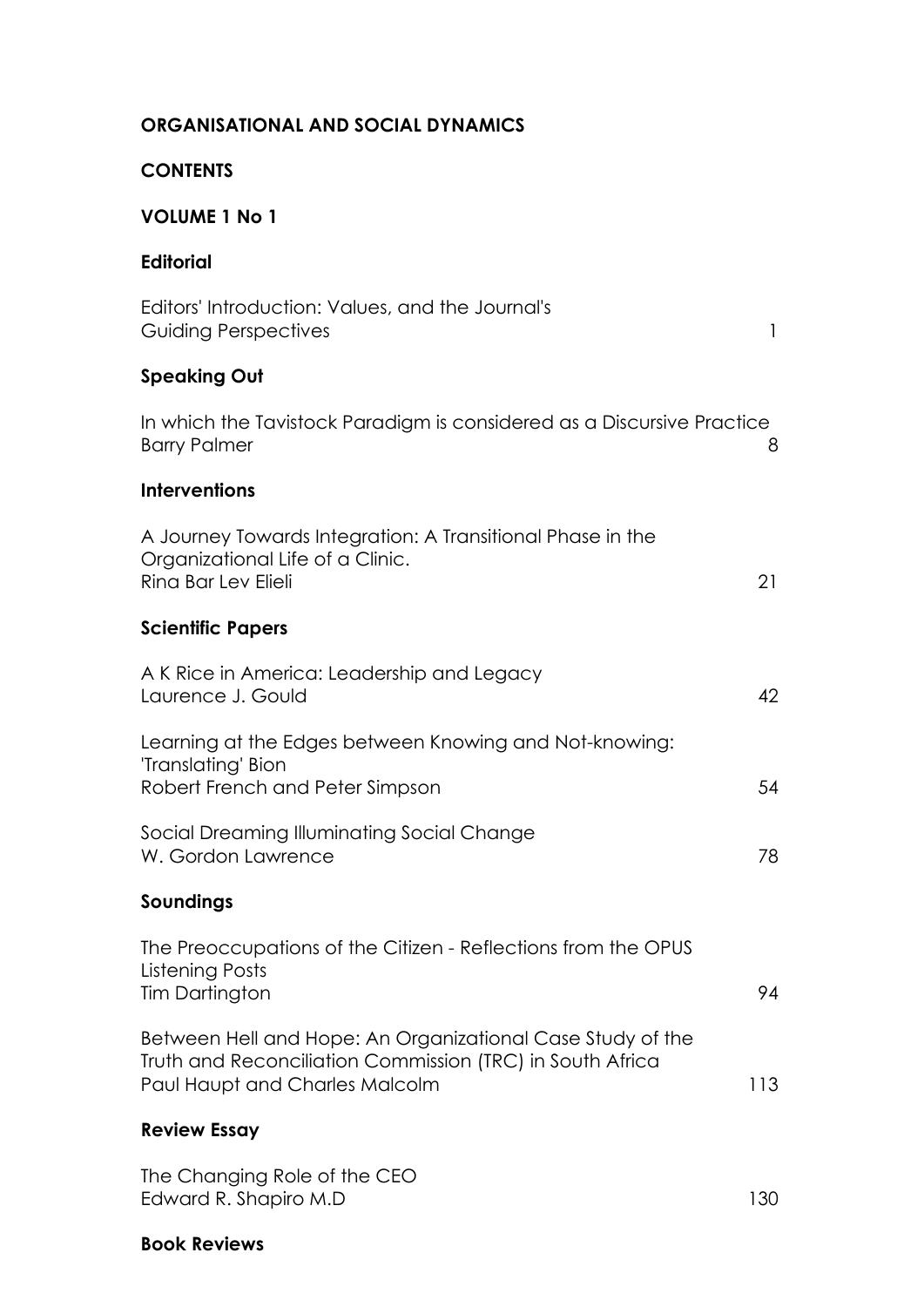| <b>Notes on Contributors</b>                                                                                                                          | 1.51 |
|-------------------------------------------------------------------------------------------------------------------------------------------------------|------|
| Ubiquity, The Science of History: Or Why the World is Simpler than<br>we think, Mark Buchanan, London, Weidenfield & Nicolson, 2000<br>Nigel Williams | 146  |
| Desmond Tutu. No Future Without Forgiveness. 1999.<br>Rider Books, London<br>Mannie Sher                                                              | 143. |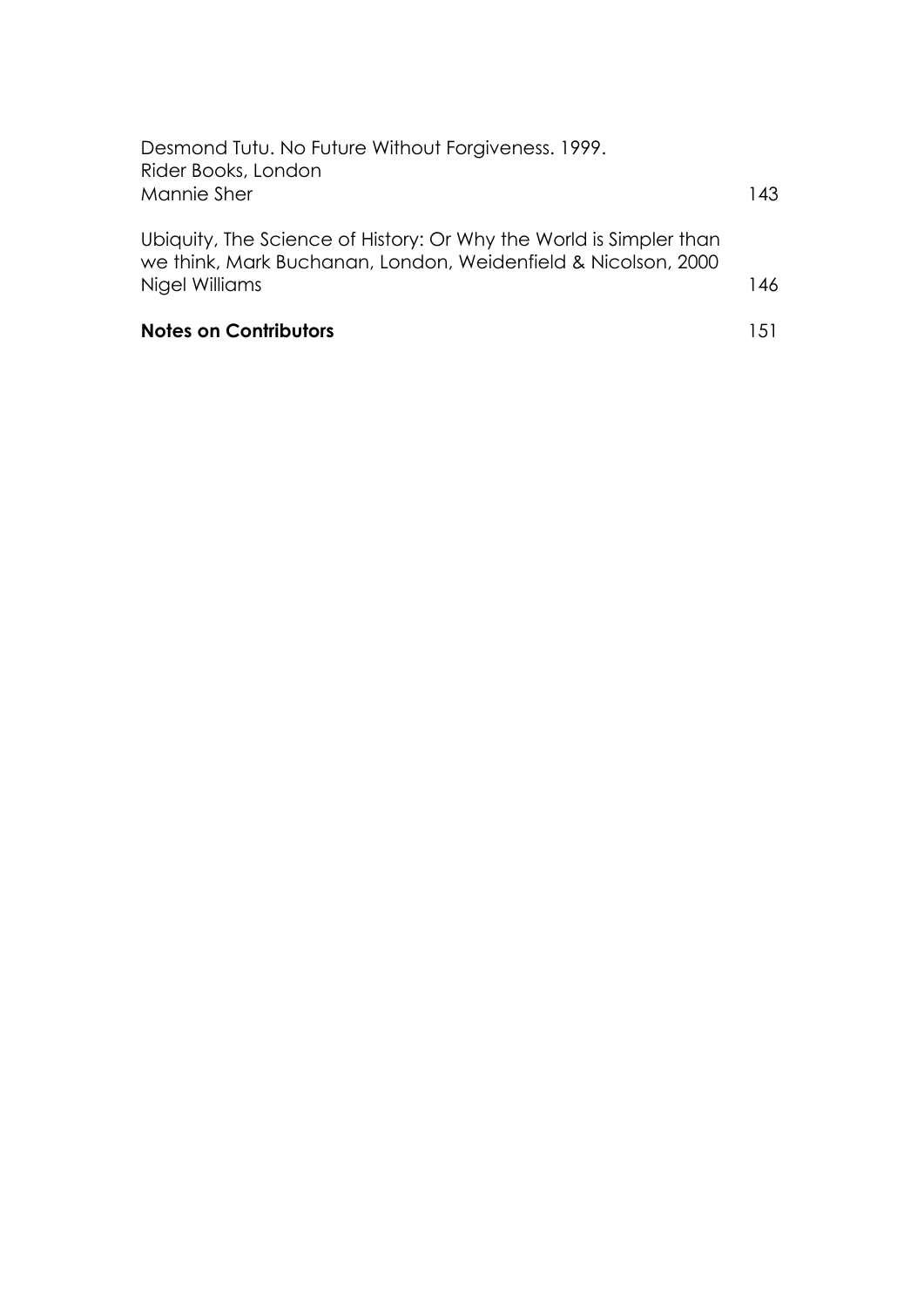## **ORGANISATIONAL AND SOCIAL DYNAMICS**

## **CONTENTS**

# **VOLUME 1 No 2**

## **Scientific Papers**

| Leadership by Interpretation and Holding<br>C. Fred Alford                                    | 153 |
|-----------------------------------------------------------------------------------------------|-----|
| Working with Organizations: The Contribution of the<br>Psychoanalytic Discourse<br>Susan Long | 174 |
| The Elusive Subject and the Psychoanalytic Study of Organizations<br><b>Shmuel Erlich</b>     | 199 |
| Creativity on the Boundary - A Reflection on Art and Organisations<br>Judith Levy             | 212 |
| <b>Dynamics of Change</b>                                                                     |     |
| The Effect of Social Changes on the Doctor - Patient Relationship<br>Edward Shapiro           | 227 |
| <b>Interventions</b>                                                                          |     |
| Consulting to Tensions in a Business Joint Venture<br>Thomas N. Gilmore and Michael Seitchik  | 238 |
| <b>Applications</b>                                                                           |     |
| The Six Domains of Executive Coaching<br>Halina Brunning                                      | 254 |
| Soundings                                                                                     |     |
| Introduction<br>September 11: The Day that Changed the World<br>The Editors                   | 264 |
| My Story<br>Kathy White                                                                       | 265 |
| Is Containment Relevant?<br>Avi Nutkevitch                                                    | 270 |
| To Be After September 11<br>Michael Sebek                                                     | 273 |